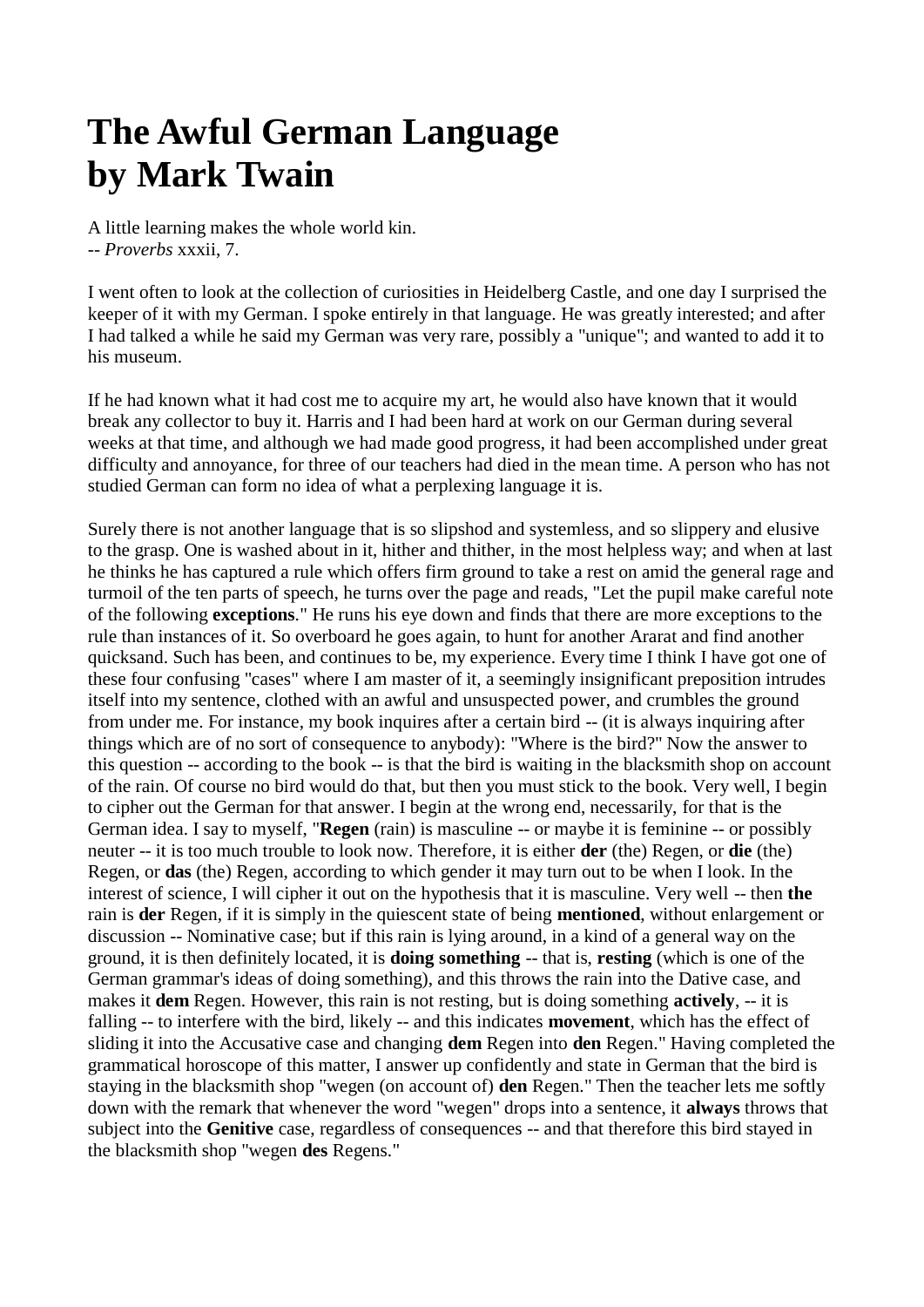N. B. -- I was informed, later, by a higher authority, that there was an "exception" which permits one to say "wegen **den** Regen" in certain peculiar and complex circumstances, but that this exception is not extended to anything **but** rain.

There are ten parts of speech, and they are all troublesome. An average sentence, in a German newspaper, is a sublime and impressive curiosity; it occupies a quarter of a column; it contains all the ten parts of speech -- not in regular order, but mixed; it is built mainly of compound words constructed by the writer on the spot, and not to be found in any dictionary -- six or seven words compacted into one, without joint or seam -- that is, without hyphens; it treats of fourteen or fifteen different subjects, each inclosed in a parenthesis of its own, with here and there extra parentheses which reinclose three or four of the minor parentheses, making pens within pens: finally, all the parentheses and reparentheses are massed together between a couple of king-parentheses, one of which is placed in the first line of the majestic sentence and the other in the middle of the last line of it -- **after which comes the VERB**, and you find out for the first time what the man has been talking about; and after the verb -- merely by way of ornament, as far as I can make out -- the writer shovels in "**haben sind gewesen gehabt haben geworden sein**," or words to that effect, and the monument is finished. I suppose that this closing hurrah is in the nature of the flourish to a man's signature -- not necessary, but pretty. German books are easy enough to read when you hold them before the looking-glass or stand on your head -- so as to reverse the construction -- but I think that to learn to read and understand a German newspaper is a thing which must always remain an impossibility to a foreigner.

Yet even the German books are not entirely free from attacks of the Parenthesis distemper -- though they are usually so mild as to cover only a few lines, and therefore when you at last get down to the verb it carries some meaning to your mind because you are able to remember a good deal of what has gone before. Now here is a sentence from a popular and excellent German novel -- which a slight parenthesis in it. I will make a perfectly literal translation, and throw in the parenthesis-marks and some hyphens for the assistance of the reader -- though in the original there are no parenthesismarks or hyphens, and the reader is left to flounder through to the remote verb the best way he can:

"But when he, upon the street, the (in-satin-and-silk-covered-now-very-unconstrained-after-thenewest-fashioned-dressed) government counselor's wife **met**," etc., etc. [1]

1. Wenn er aber auf der Strasse der in Sammt und Seide gehüllten jetzt sehr ungenirt nach der neusten Mode gekleideten Regierungsräthin begegnet.

That is from *The Old Mamselle's Secret*, by Mrs. Marlitt. And that sentence is constructed upon the most approved German model. You observe how far that verb is from the reader's base of operations; well, in a German newspaper they put their verb away over on the next page; and I have heard that sometimes after stringing along the exciting preliminaries and parentheses for a column or two, they get in a hurry and have to go to press without getting to the verb at all. Of course, then, the reader is left in a very exhausted and ignorant state.

We have the Parenthesis disease in our literature, too; and one may see cases of it every day in our books and newspapers: but with us it is the mark and sign of an unpracticed writer or a cloudy intellect, whereas with the Germans it is doubtless the mark and sign of a practiced pen and of the presence of that sort of luminous intellectual fog which stands for clearness among these people. For surely it is **not** clearness -- it necessarily can't be clearness. Even a jury would have penetration enough to discover that. A writer's ideas must be a good deal confused, a good deal out of line and sequence, when he starts out to say that a man met a counselor's wife in the street, and then right in the midst of this so simple undertaking halts these approaching people and makes them stand still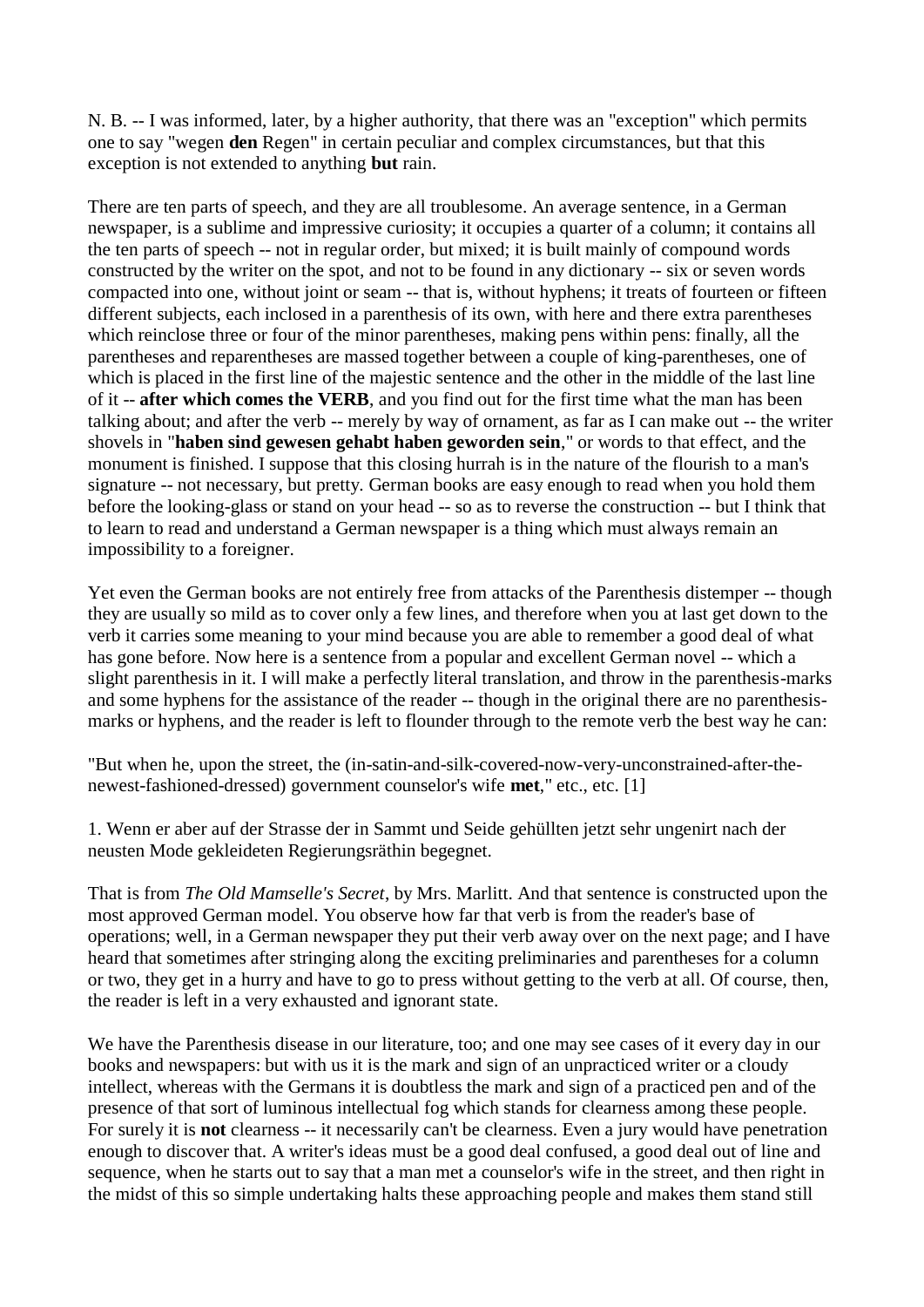until he jots down an inventory of the woman's dress. That is manifestly absurd. It reminds a person of those dentists who secure your instant and breathless interest in a tooth by taking a grip on it with the forceps, and then stand there and drawl through a tedious anecdote before they give the dreaded jerk. Parentheses in literature and dentistry are in bad taste.

The Germans have another kind of parenthesis, which they make by splitting a verb in two and putting half of it at the beginning of an exciting chapter and the **other half** at the end of it. Can any one conceive of anything more confusing than that? These things are called "separable verbs." The German grammar is blistered all over with separable verbs; and the wider the two portions of one of them are spread apart, the better the author of the crime is pleased with his performance. A favorite one is **reiste ab** -- which means departed. Here is an example which I culled from a novel and reduced to English:

"The trunks being now ready, he **DE-** after kissing his mother and sisters, and once more pressing to his bosom his adored Gretchen, who, dressed in simple white muslin, with a single tuberose in the ample folds of her rich brown hair, had tottered feebly down the stairs, still pale from the terror and excitement of the past evening, but longing to lay her poor aching head yet once again upon the breast of him whom she loved more dearly than life itself, **PARTED**."

However, it is not well to dwell too much on the separable verbs. One is sure to lose his temper early; and if he sticks to the subject, and will not be warned, it will at last either soften his brain or petrify it. Personal pronouns and adjectives are a fruitful nuisance in this language, and should have been left out. For instance, the same sound, **sie**, means **you**, and it means **she**, and it means **her**, and it means **it**, and it means **they**, and it means **them**. Think of the ragged poverty of a language which has to make one word do the work of six -- and a poor little weak thing of only three letters at that. But mainly, think of the exasperation of never knowing which of these meanings the speaker is trying to convey. This explains why, whenever a person says **sie** to me, I generally try to kill him, if a stranger.

Now observe the Adjective. Here was a case where simplicity would have been an advantage; therefore, for no other reason, the inventor of this language complicated it all he could. When we wish to speak of our "good friend or friends," in our enlightened tongue, we stick to the one form and have no trouble or hard feeling about it; but with the German tongue it is different. When a German gets his hands on an adjective, he declines it, and keeps on declining it until the common sense is all declined out of it. It is as bad as Latin. He says, for instance:

- SINGULAR
	- o Nominative -- Mein gut**er** Freund, my good friend.
	- o Genitive -- Mein**es** gut**en** Freund**es**, of my good friend.
	- o Dative -- Mein**em** gut**en** Freund, to my good friend.
	- o Accusative -- Mein**en** gut**en** Freund, my good friend.
- PLURAL
	- o N. -- Mein**e** gut**en** Freund**e**, my good friends.
	- o G. -- Mein**er** gut**en** Freund**e**, of my good friends.
	- o D. -- Mein**en** gut**en** Freund**en**, to my good friends.
	- o A. -- Mein**e** gut**en** Freund**e**, my good friends.

Now let the candidate for the asylum try to memorize those variations, and see how soon he will be elected. One might better go without friends in Germany than take all this trouble about them. I have shown what a bother it is to decline a good (male) friend; well this is only a third of the work, for there is a variety of new distortions of the adjective to be learned when the object is feminine,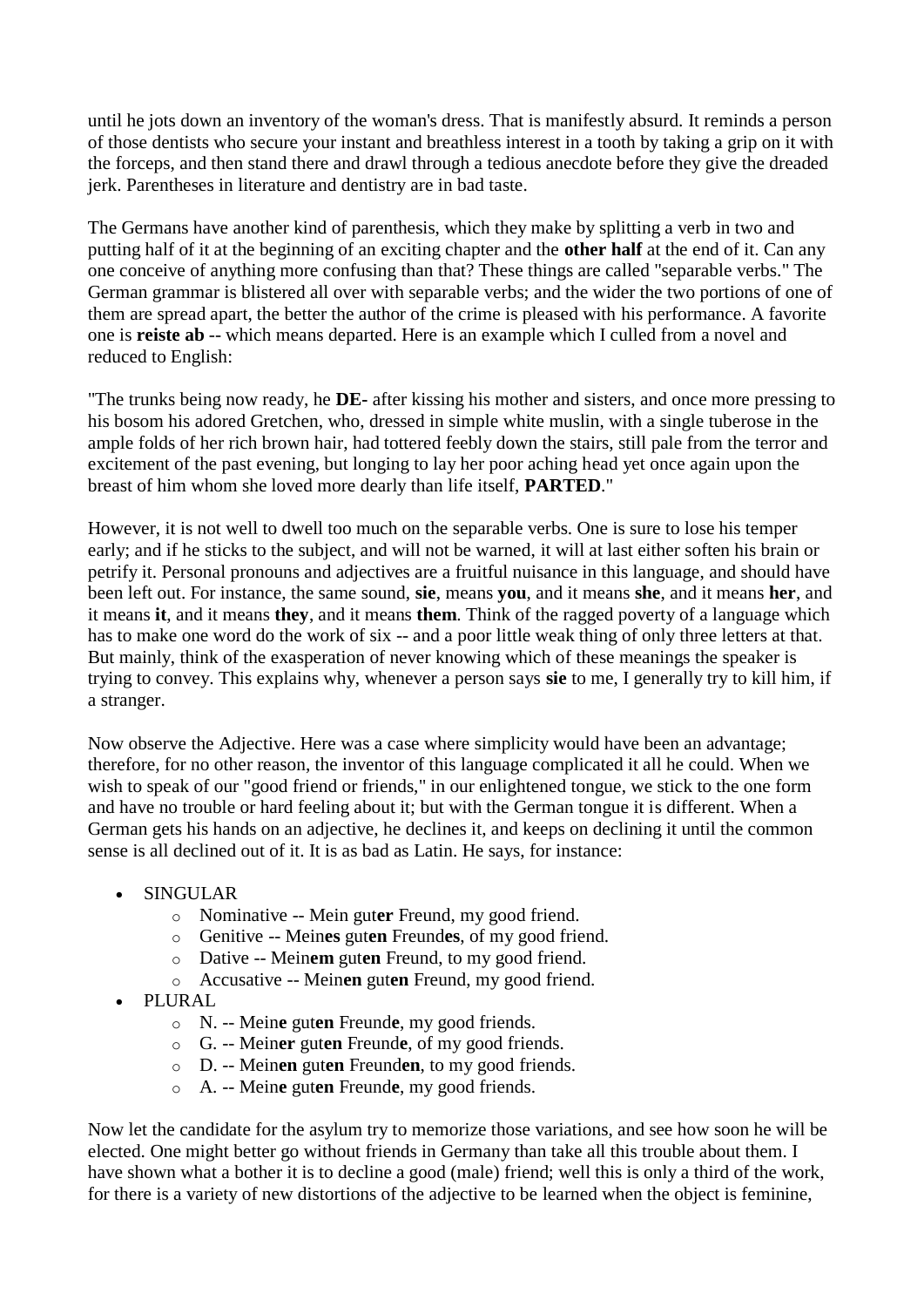and still another when the object is neuter. Now there are more adjectives in this language than there are black cats in Switzerland, and they must all be as elaborately declined as the examples above suggested. Difficult? -- troublesome? -- these words cannot describe it. I heard a Californian student in Heidelberg say, in one of his calmest moods, that he would rather decline two drinks than one German adjective.

The inventor of the language seems to have taken pleasure in complicating it in every way he could think of. For instance, if one is casually referring to a house, **Haus**, or a horse, **Pferd**, or a dog, **Hund**, he spells these words as I have indicated; but if he is referring to them in the Dative case, he sticks on a foolish and unnecessary **e** and spells them **Hause**, **Pferde**, **Hunde**. So, as an added **e** often signifies the plural, as the **s** does with us, the new student is likely to go on for a month making twins out of a Dative dog before he discovers his mistake; and on the other hand, many a new student who could ill afford loss, has bought and paid for two dogs and only got one of them, because he ignorantly bought that dog in the Dative singular when he really supposed he was talking plural -- which left the law on the seller's side, of course, by the strict rules of grammar, and therefore a suit for recovery could not lie.

In German, all the Nouns begin with a capital letter. Now that is a good idea; and a good idea, in this language, is necessarily conspicuous from its lonesomeness. I consider this capitalizing of nouns a good idea, because by reason of it you are almost always able to tell a noun the minute you see it. You fall into error occasionally, because you mistake the name of a person for the name of a thing, and waste a good deal of time trying to dig a meaning out of it. German names almost always do mean something, and this helps to deceive the student. I translated a passage one day, which said that "the infuriated tigress broke loose and utterly ate up the unfortunate fir forest" (**Tannenwald**). When I was girding up my loins to doubt this, I found out that Tannenwald in this instance was a man's name.

Every noun has a gender, and there is no sense or system in the distribution; so the gender of each must be learned separately and by heart. There is no other way. To do this one has to have a memory like a memorandum-book. In German, a young lady has no sex, while a turnip has. Think what overwrought reverence that shows for the turnip, and what callous disrespect for the girl. See how it looks in print -- I translate this from a conversation in one of the best of the German Sundayschool books:

### "**Gretchen**.

Wilhelm, where is the turnip?

### **Wilhelm**.

She has gone to the kitchen.

### **Gretchen**.

Where is the accomplished and beautiful English maiden?

### **Wilhelm**.

It has gone to the opera."

To continue with the German genders: a tree is male, its buds are female, its leaves are neuter; horses are sexless, dogs are male, cats are female -- tomcats included, of course; a person's mouth, neck, bosom, elbows, fingers, nails, feet, and body are of the male sex, and his head is male or neuter according to the word selected to signify it, and **not** according to the sex of the individual who wears it -- for in Germany all the women either male heads or sexless ones; a person's nose, lips, shoulders, breast, hands, and toes are of the female sex; and his hair, ears, eyes, chin, legs, knees, heart, and conscience haven't any sex at all. The inventor of the language probably got what he knew about a conscience from hearsay.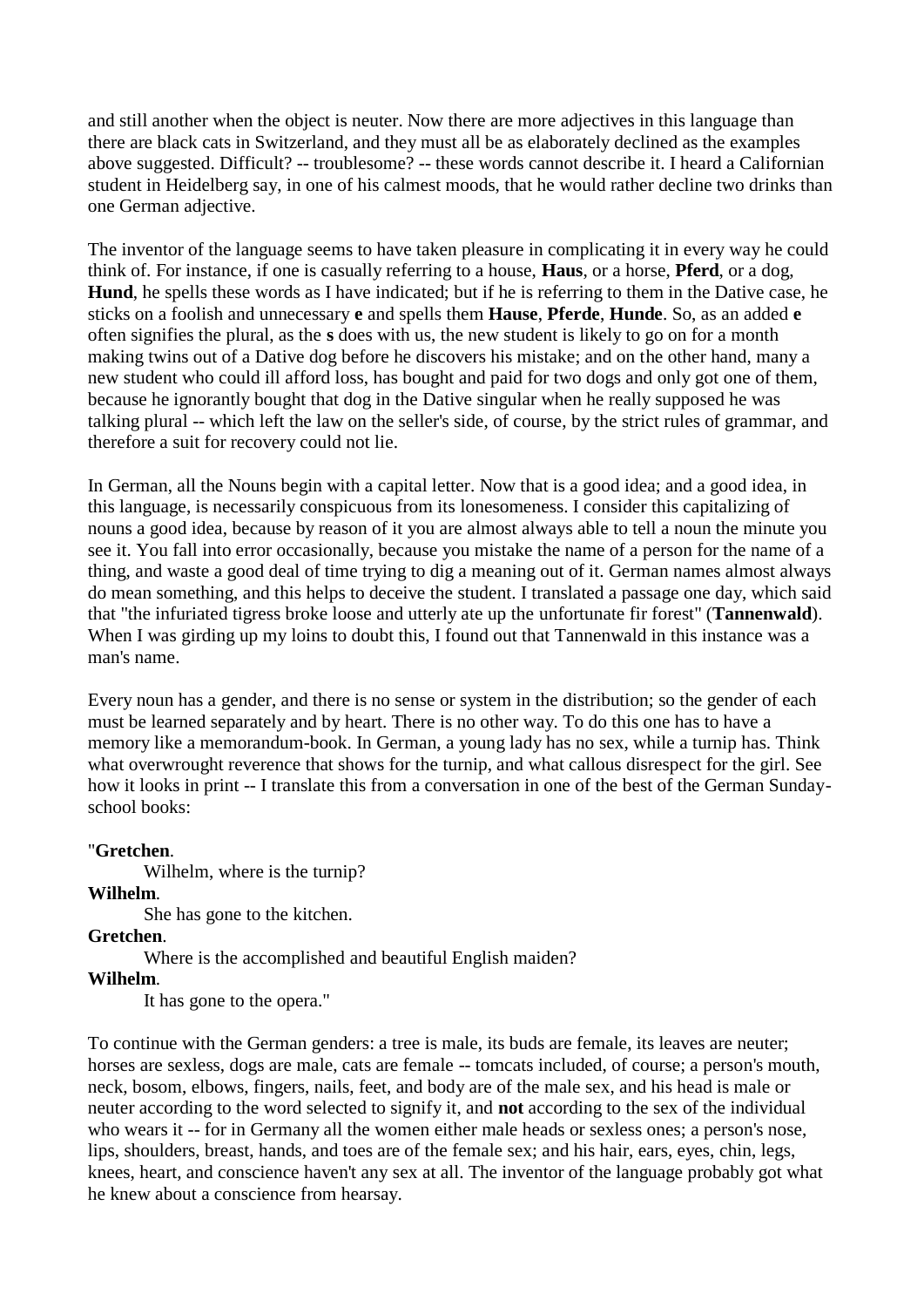Now, by the above dissection, the reader will see that in Germany a man may **think** he is a man, but when he comes to look into the matter closely, he is bound to have his doubts; he finds that in sober truth he is a most ridiculous mixture; and if he ends by trying to comfort himself with the thought that he can at least depend on a third of this mess as being manly and masculine, the humiliating second thought will quickly remind him that in this respect he is no better off than any woman or cow in the land.

In the German it is true that by some oversight of the inventor of the language, a Woman is a female; but a Wife (**Weib**) is not -- which is unfortunate. A Wife, here, has no sex; she is neuter; so, according to the grammar, a fish is **he**, his scales are **she**, but a fishwife is neither. To describe a wife as sexless may be called under-description; that is bad enough, but over-description is surely worse. A German speaks of an Englishman as the **Engländer**; to change the sex, he adds **inn**, and that stands for Englishwoman -- **Engländerinn**. That seems descriptive enough, but still it is not exact enough for a German; so he precedes the word with that article which indicates that the creature to follow is feminine, and writes it down thus: "**die** Engländer**inn**," -- which means "the **she-Englishwoman**." I consider that that person is over-described.

Well, after the student has learned the sex of a great number of nouns, he is still in a difficulty, because he finds it impossible to persuade his tongue to refer to things as "**he**" and "**she**," and "**him**" and "**her**," which it has been always accustomed to refer to it as "**it**." When he even frames a German sentence in his mind, with the hims and hers in the right places, and then works up his courage to the utterance-point, it is no use -- the moment he begins to speak his tongue flies the track and all those labored males and females come out as "**it**s." And even when he is reading German to himself, he always calls those things "**it**," where as he ought to read in this way:

## **TALE OF THE FISHWIFE AND ITS SAD FATE [2]**

2. I capitalize the nouns, in the German (and ancient English) fashion.

It is a bleak Day. Hear the Rain, how he pours, and the Hail, how he rattles; and see the Snow, how he drifts along, and of the Mud, how deep he is! Ah the poor Fishwife, it is stuck fast in the Mire; it has dropped its Basket of Fishes; and its Hands have been cut by the Scales as it seized some of the falling Creatures; and one Scale has even got into its Eye, and it cannot get her out. It opens its Mouth to cry for Help; but if any Sound comes out of him, alas he is drowned by the raging of the Storm. And now a Tomcat has got one of the Fishes and she will surely escape with him. No, she bites off a Fin, she holds her in her Mouth -- will she swallow her? No, the Fishwife's brave Mother-dog deserts his Puppies and rescues the Fin -- which he eats, himself, as his Reward. O, horror, the Lightning has struck the Fish-basket; he sets him on Fire; see the Flame, how she licks the doomed Utensil with her red and angry Tongue; now she attacks the helpless Fishwife's Foot - she burns him up, all but the big Toe, and even **she** is partly consumed; and still she spreads, still she waves her fiery Tongues; she attacks the Fishwife's Leg and destroys **it**; she attacks its Hand and destroys **her** also; she attacks the Fishwife's Leg and destroys **her** also; she attacks its Body and consumes **him**; she wreathes herself about its Heart and **it** is consumed; next about its Breast, and in a Moment **she** is a Cinder; now she reaches its Neck -- **he** goes; now its Chin -- **it** goes; now its Nose -- **she** goes. In another Moment, except Help come, the Fishwife will be no more. Time presses -- is there none to succor and save? Yes! Joy, joy, with flying Feet the she-Englishwoman comes! But alas, the generous she-Female is too late: where now is the fated Fishwife? It has ceased from its Sufferings, it has gone to a better Land; all that is left of it for its loved Ones to lament over, is this poor smoldering Ash-heap. Ah, woeful, woeful Ash-heap! Let us take him up tenderly, reverently, upon the lowly Shovel, and bear him to his long Rest, with the Prayer that when he rises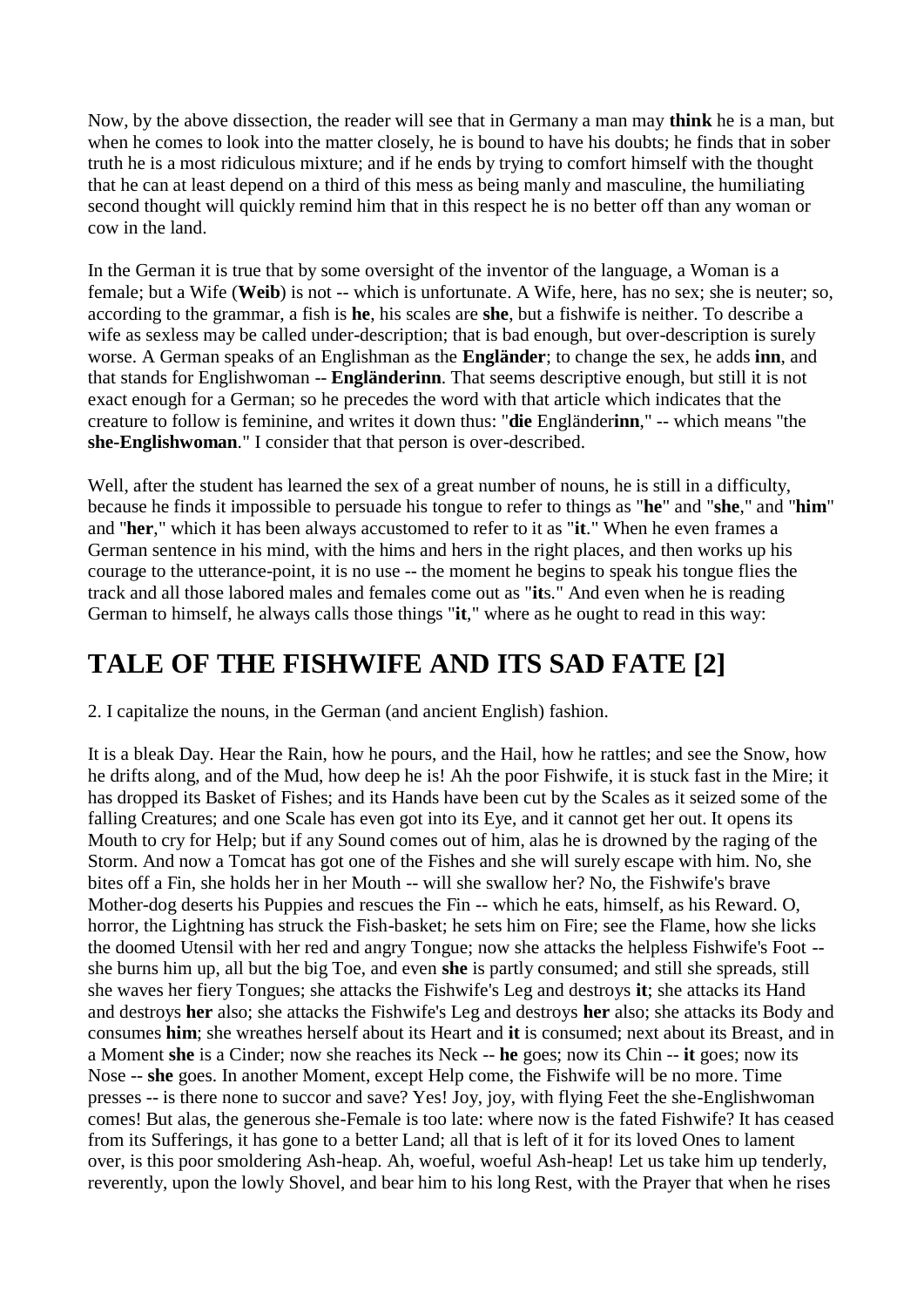again it will be a Realm where he will have one good square responsible Sex, and have it all to himself, instead of having a mangy lot of assorted Sexes scattered all over him in Spots.

There, now, the reader can see for himself that this pronoun business is a very awkward thing for the unaccustomed tongue. I suppose that in all languages the similarities of look and sound between words which have no similarity in meaning are a fruitful source of perplexity to the foreigner. It is so in our tongue, and it is notably the case in the German. Now there is that troublesome word **vermählt**: to me it has so close a resemblance -- either real or fancied -- to three or four other words, that I never know whether it means despised, painted, suspected, or married; until I look in the dictionary, and then I find it means the latter. There are lots of such words and they are a great torment. To increase the difficulty there are words which **seem** to resemble each other, and yet do not; but they make just as much trouble as if they did. For instance, there is the word **vermiethen** (to let, to lease, to hire); and the word **verheirathen** (another way of saying to marry). I heard of an Englishman who knocked at a man's door in Heidelberg and proposed, in the best German he could command, to "verheirathen" that house. Then there are some words which mean one thing when you emphasize the first syllable, but mean something very different if you throw the emphasis on the last syllable. For instance, there is a word which means a runaway, or the act of glancing through a book, according to the placing of the emphasis; and another word which signifies to **associate** with a man, or to **avoid** him, according to where you put the emphasis -- and you can generally depend on putting it in the wrong place and getting into trouble.

There are some exceedingly useful words in this language. **Schlag**, for example; and **Zug**. There are three-quarters of a column of **Schlag**s in the dictionary, and a column and a half of **Zug**s. The word **Schlag** means Blow, Stroke, Dash, Hit, Shock, Clap, Slap, Time, Bar, Coin, Stamp, Kind, Sort, Manner, Way, Apoplexy, Wood-cutting, Enclosure, Field, Forest-clearing. This is its simple and **exact** meaning -- that is to say, its restricted, its fettered meaning; but there are ways by which you can set it free, so that it can soar away, as on the wings of the morning, and never be at rest. You can hang any word you please to its tail, and make it mean anything you want to. You can begin with **Schlag-ader**, which means artery, and you can hang on the whole dictionary, word by word, clear through the alphabet to **Schlag-wasser**, which means bilge-water -- and including **Schlagmutter**, which means mother-in-law.

Just the same with **Zug**. Strictly speaking, **Zug** means Pull, Tug, Draught, Procession, March, Progress, Flight, Direction, Expedition, Train, Caravan, Passage, Stroke, Touch, Line, Flourish, Trait of Character, Feature, Lineament, Chess-move, Organ-stop, Team, Whiff, Bias, Drawer, Propensity, Inhalation, Disposition: but that thing which it does **not** mean -- when all its legitimate pennants have been hung on, has not been discovered yet.

One cannot overestimate the usefulness of **Schlag** and **Zug**. Armed just with these two, and the word **also**, what cannot the foreigner on German soil accomplish? The German word **also** is the equivalent of the English phrase "You know," and does not mean anything at all -- in **talk**, though it sometimes does in print. Every time a German opens his mouth an **also** falls out; and every time he shuts it he bites one in two that was trying to **get** out.

Now, the foreigner, equipped with these three noble words, is master of the situation. Let him talk right along, fearlessly; let him pour his indifferent German forth, and when he lacks for a word, let him heave a **Schlag** into the vacuum; all the chances are that it fits it like a plug, but if it doesn't let him promptly heave a **Zug** after it; the two together can hardly fail to bung the hole; but if, by a miracle, they **should** fail, let him simply say **also**! and this will give him a moment's chance to think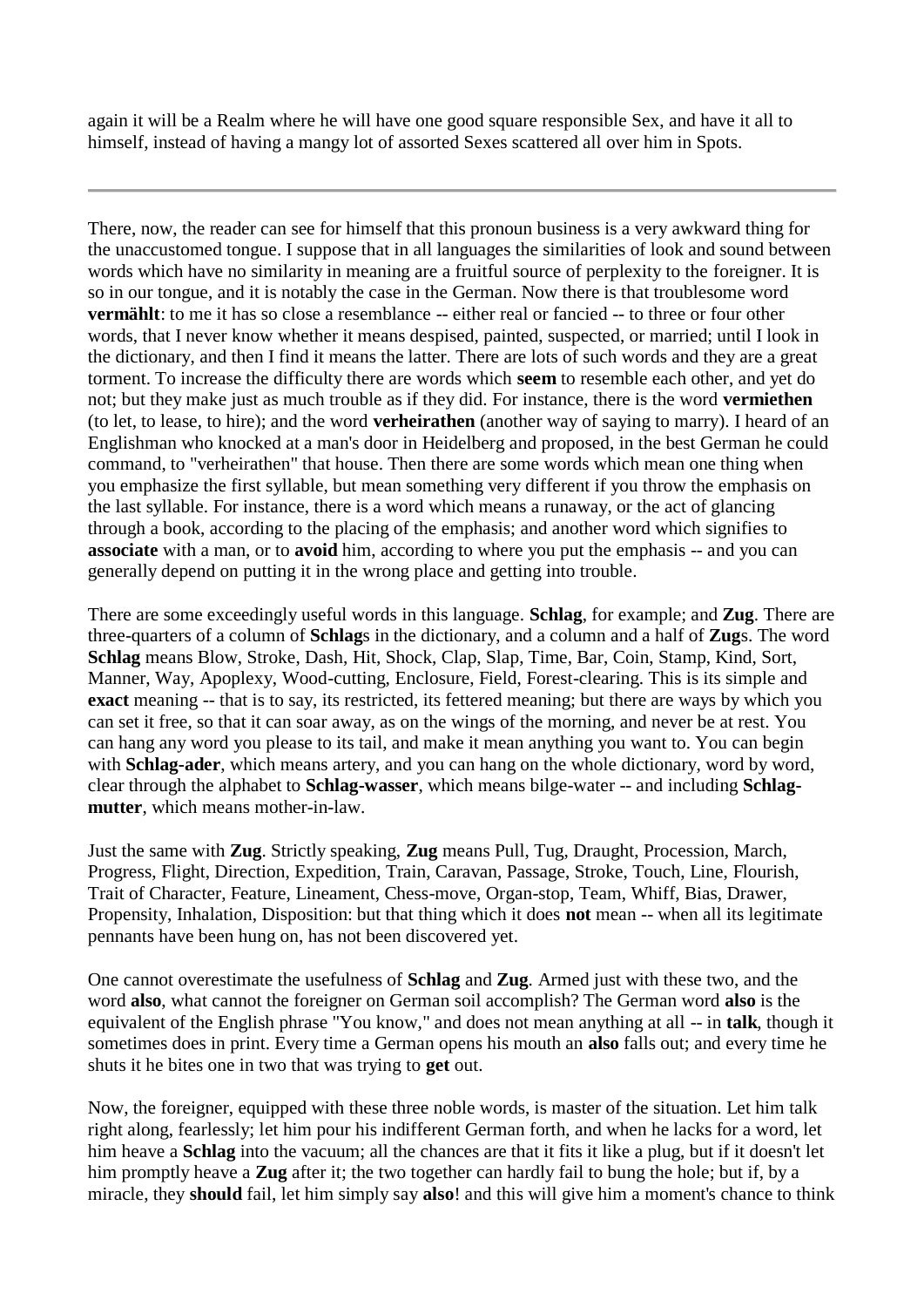of the needful word. In Germany, when you load your conversational gun it is always best to throw in a **Schlag** or two and a **Zug** or two, because it doesn't make any difference how much the rest of the charge may scatter, you are bound to bag something with **them**. Then you blandly say **also**, and load up again. Nothing gives such an air of grace and elegance and unconstraint to a German or an English conversation as to scatter it full of "Also's" or "You knows."

In my note-book I find this entry:

**July 1.** -- In the hospital yesterday, a word of thirteen syllables was successfully removed from a patient -- a North German from near Hamburg; but as most unfortunately the surgeons had opened him in the wrong place, under the impression that he contained a panorama, he died. The sad event has cast a gloom over the whole community.

That paragraph furnishes a text for a few remarks about one of the most curious and notable features of my subject -- the length of German words. Some German words are so long that they have a perspective. Observe these examples:

- Freundschaftsbezeigungen.
- Dilettantenaufdringlichkeiten.
- Stadtverordnetenversammlungen.

These things are not words, they are alphabetical processions. And they are not rare; one can open a German newspaper at any time and see them marching majestically across the page -- and if he has any imagination he can see the banners and hear the music, too. They impart a martial thrill to the meekest subject. I take a great interest in these curiosities. Whenever I come across a good one, I stuff it and put it in my museum. In this way I have made quite a valuable collection. When I get duplicates, I exchange with other collectors, and thus increase the variety of my stock. Here are some specimens which I lately bought at an auction sale of the effects of a bankrupt bric-a-brac hunter:

- Generalstaatsverordnetenversammlungen.
- Alterthumswissenschaften.
- Kinderbewahrungsanstalten.
- Unabhaengigkeitserklaerungen.
- Wiedererstellungbestrebungen.
- Waffenstillstandsunterhandlungen.

Of course when one of these grand mountain ranges goes stretching across the printed page, it adorns and ennobles that literary landscape -- but at the same time it is a great distress to the new student, for it blocks up his way; he cannot crawl under it, or climb over it, or tunnel through it. So he resorts to the dictionary for help, but there is no help there. The dictionary must draw the line somewhere -- so it leaves this sort of words out. And it is right, because these long things are hardly legitimate words, but are rather combinations of words, and the inventor of them ought to have been killed. They are compound words with the hyphens left out. The various words used in building them are in the dictionary, but in a very scattered condition; so you can hunt the materials out, one by one, and get at the meaning at last, but it is a tedious and harassing business. I have tried this process upon some of the above examples. "**Freundschaftsbezeigungen**" seems to be "Friendship demonstrations," which is only a foolish and clumsy way of saying "demonstrations of friendship." "**Unabhaengigkeitserklaerungen**" seems to be "Independencedeclarations," which is no improvement upon "Declarations of Independence," so far as I can see.

"**Generalstaatsverordnetenversammlungen**" seems to be "General-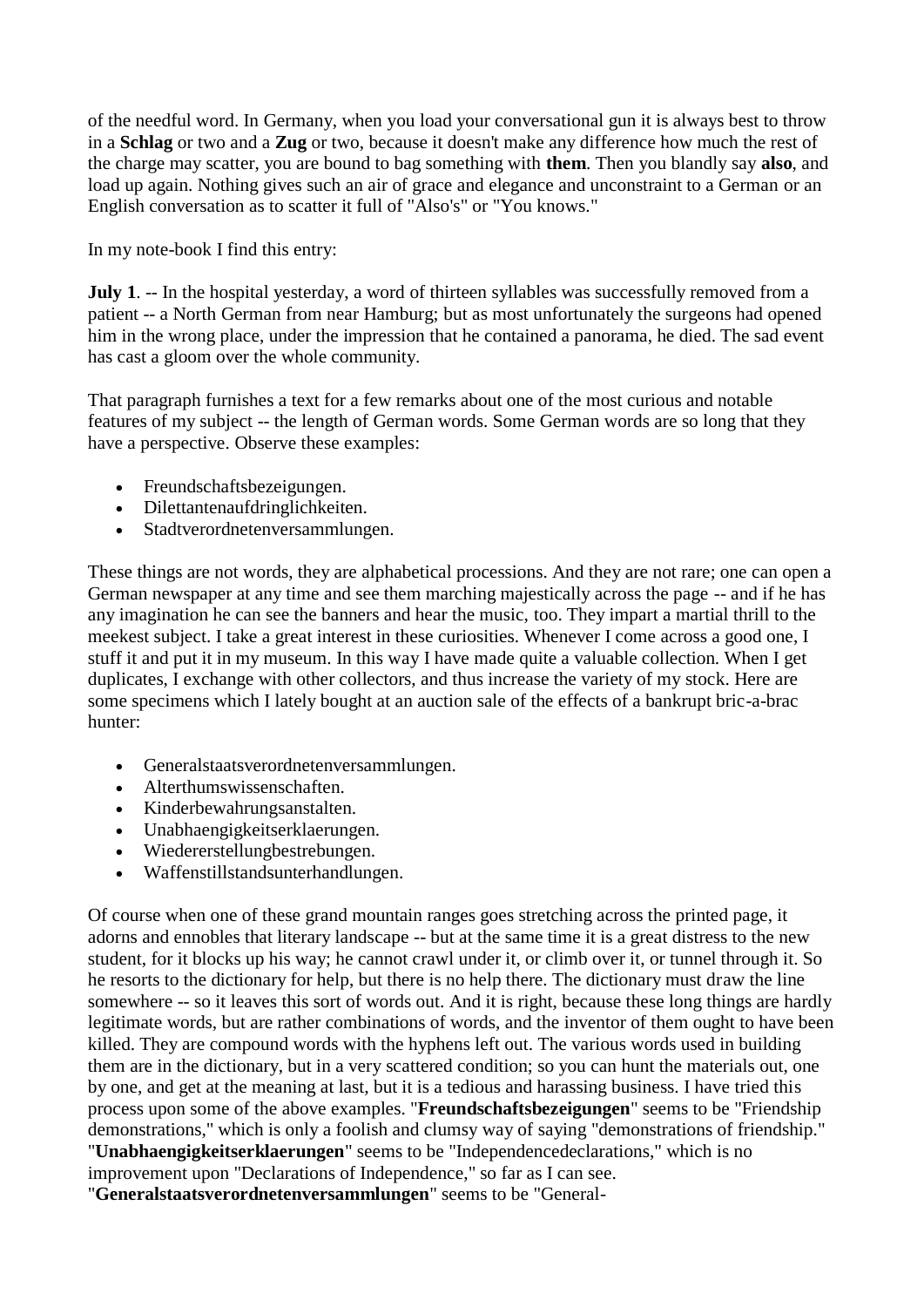statesrepresentativesmeetings," as nearly as I can get at it -- a mere rhythmical, gushy euphuism for "meetings of the legislature," I judge. We used to have a good deal of this sort of crime in our literature, but it has gone out now. We used to speak of a things as a "never-to-be-forgotten" circumstance, instead of cramping it into the simple and sufficient word "memorable" and then going calmly about our business as if nothing had happened. In those days we were not content to embalm the thing and bury it decently, we wanted to build a monument over it.

But in our newspapers the compounding-disease lingers a little to the present day, but with the hyphens left out, in the German fashion. This is the shape it takes: instead of saying "Mr. Simmons, clerk of the county and district courts, was in town yesterday," the new form put it thus: "Clerk of the County and District Courts Simmons was in town yesterday." This saves neither time nor ink, and has an awkward sound besides. One often sees a remark like this in our papers: "**Mrs.** Assistant District Attorney Johnson returned to her city residence yesterday for the season." That is a case of really unjustifiable compounding; because it not only saves no time or trouble, but confers a title on Mrs. Johnson which she has no right to. But these little instances are trifles indeed, contrasted with the ponderous and dismal German system of piling jumbled compounds together. I wish to submit the following local item, from a Mannheim journal, by way of illustration:

"In the daybeforeyesterdayshortlyaftereleveno'clock Night, the inthistownstandingtavern called `The Wagoner' was downburnt. When the fire to the onthedownburninghouseresting Stork's Nest reached, flew the parent Storks away. But when the bytheraging, firesurrounded Nest **itself** caught Fire, straightway plunged the quickreturning Mother-stork into the Flames and died, her Wings over her young ones outspread."

Even the cumbersome German construction is not able to take the pathos out of that picture - indeed, it somehow seems to strengthen it. This item is dated away back yonder months ago. I could have used it sooner, but I was waiting to hear from the Father-stork. I am still waiting.

"**Also**!" If I had not shown that the German is a difficult language, I have at least intended to do so. I have heard of an American student who was asked how he was getting along with his German, and who answered promptly: "I am not getting along at all. I have worked at it hard for three level months, and all I have got to show for it is one solitary German phrase -- `**Zwei Glas**'" (two glasses of beer). He paused for a moment, reflectively; then added with feeling: "But I've got that **solid**!"

And if I have not also shown that German is a harassing and infuriating study, my execution has been at fault, and not my intent. I heard lately of a worn and sorely tried American student who used to fly to a certain German word for relief when he could bear up under his aggravations no longer -- the only word whose sound was sweet and precious to his ear and healing to his lacerated spirit. This was the word **Damit**. It was only the **sound** that helped him, not the meaning; [3] and so, at last, when he learned that the emphasis was not on the first syllable, his only stay and support was gone, and he faded away and died.

3. It merely means, in its general sense, "herewith."

I think that a description of any loud, stirring, tumultuous episode must be tamer in German than in English. Our descriptive words of this character have such a deep, strong, resonant sound, while their German equivalents do seem so thin and mild and energyless. Boom, burst, crash, roar, storm, bellow, blow, thunder, explosion; howl, cry, shout, yell, groan; battle, hell. These are magnificent words; the have a force and magnitude of sound befitting the things which they describe. But their German equivalents would be ever so nice to sing the children to sleep with, or else my aweinspiring ears were made for display and not for superior usefulness in analyzing sounds. Would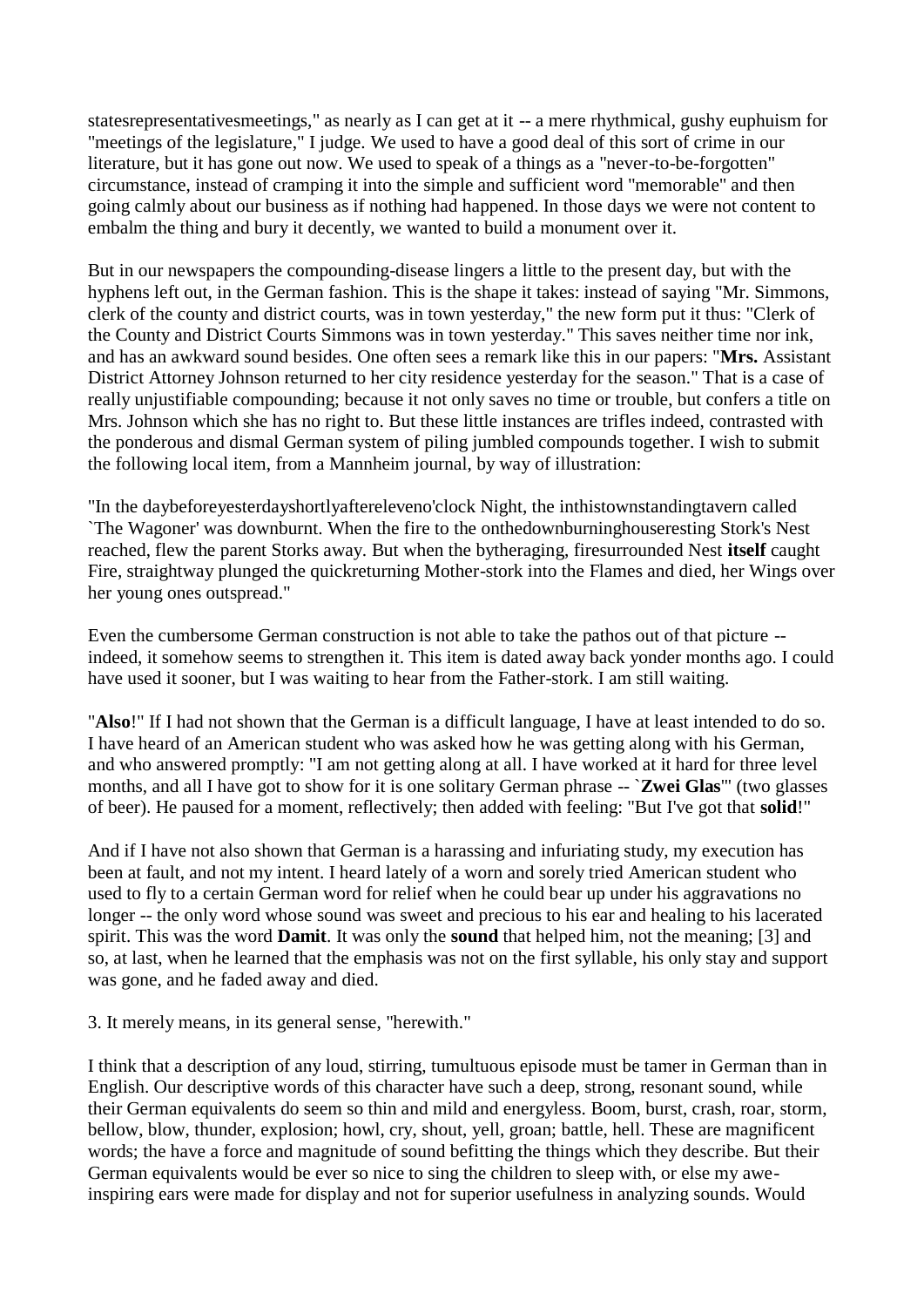any man want to die in a battle which was called by so tame a term as a **Schlacht**? Or would not a consumptive feel too much bundled up, who was about to go out, in a shirt-collar and a seal-ring, into a storm which the bird-song word **Gewitter** was employed to describe? And observe the strongest of the several German equivalents for explosion -- **Ausbruch**. Our word Toothbrush is more powerful than that. It seems to me that the Germans could do worse than import it into their language to describe particularly tremendous explosions with. The German word for hell -- Hölle -sounds more like **helly** than anything else; therefore, how necessary chipper, frivolous, and unimpressive it is. If a man were told in German to go there, could he really rise to thee dignity of feeling insulted?

Having pointed out, in detail, the several vices of this language, I now come to the brief and pleasant task of pointing out its virtues. The capitalizing of the nouns I have already mentioned. But far before this virtue stands another -- that of spelling a word according to the sound of it. After one short lesson in the alphabet, the student can tell how any German word is pronounced without having to ask; whereas in our language if a student should inquire of us, "What does B, O, W, spell?" we should be obliged to reply, "Nobody can tell what it spells when you set if off by itself; you can only tell by referring to the context and finding out what it signifies -- whether it is a thing to shoot arrows with, or a nod of one's head, or the forward end of a boat."

There are some German words which are singularly and powerfully effective. For instance, those which describe lowly, peaceful, and affectionate home life; those which deal with love, in any and all forms, from mere kindly feeling and honest good will toward the passing stranger, clear up to courtship; those which deal with outdoor Nature, in its softest and loveliest aspects -- with meadows and forests, and birds and flowers, the fragrance and sunshine of summer, and the moonlight of peaceful winter nights; in a word, those which deal with any and all forms of rest, repose, and peace; those also which deal with the creatures and marvels of fairyland; and lastly and chiefly, in those words which express pathos, is the language surpassingly rich and affective. There are German songs which can make a stranger to the language cry. That shows that the **sound** of the words is correct -- it interprets the meanings with truth and with exactness; and so the ear is informed, and through the ear, the heart.

The Germans do not seem to be afraid to repeat a word when it is the right one. they repeat it several times, if they choose. That is wise. But in English, when we have used a word a couple of times in a paragraph, we imagine we are growing tautological, and so we are weak enough to exchange it for some other word which only approximates exactness, to escape what we wrongly fancy is a greater blemish. Repetition may be bad, but surely inexactness is worse.

There are people in the world who will take a great deal of trouble to point out the faults in a religion or a language, and then go blandly about their business without suggesting any remedy. I am not that kind of person. I have shown that the German language needs reforming. Very well, I am ready to reform it. At least I am ready to make the proper suggestions. Such a course as this might be immodest in another; but I have devoted upward of nine full weeks, first and last, to a careful and critical study of this tongue, and thus have acquired a confidence in my ability to reform it which no mere superficial culture could have conferred upon me.

In the first place, I would leave out the Dative case. It confuses the plurals; and, besides, nobody ever knows when he is in the Dative case, except he discover it by accident -- and then he does not know when or where it was that he got into it, or how long he has been in it, or how he is going to get out of it again. The Dative case is but an ornamental folly -- it is better to discard it.